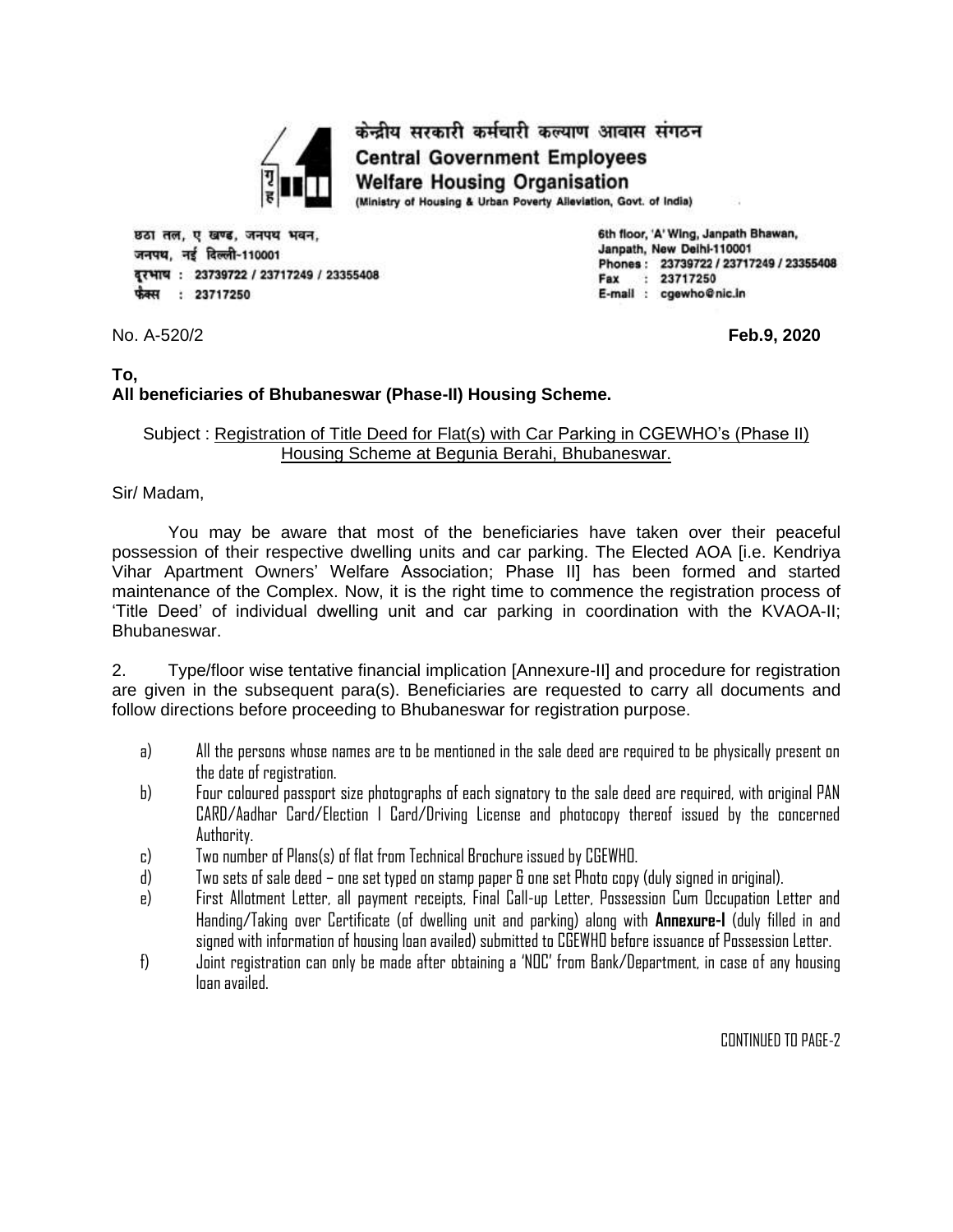#### **PAGE-2**

- g) 'No Due Certificate' & Original Share Certificate issued by the Kendriya Vihar Apartment Owners' Welfare Association, Phase-II in favour of allottee(s) , if any. **{NOT APPLICABLE AT PRESENT}.**
- h) The amount for stamp duty, registration charges, fee for e-registration and professional fees for advocate is mentioned in **Annexure-II** in detail which may be referred.

3. Documents mentioned in Para-2 above should be handed over to CGEWHO's representative **Md Enamul Haque, AAO-Bhubaneswar Project (9337299277/9040256728-M OR** [cgewhobbsr@gmail.com](mailto:cgewhobbsr@gmail.com) **)**. Shri Haque will take 3-4 working days for processing and verifying the records and documents. However, a stay of 3-4 days may be required for completion of the registration process. A special camp for facilitating the registration process will be organized in Kendriya Vihar, Bhubaneswar in February 2020.

4. In order to facilitate registration process, Advocate, Shri Sanatan Pani will charge separately from each allottee towards professional fees, incidental & miscellaneous expenses for arrangement of registration camp at **CGEWHO's PROJECT Office** for smooth execution and convenience of visiting beneficiaries. For clarification, you may contact Md Enamul Haque, AAO-Bhubaneswar Project, CGEWHO with the above.

Yours faithfully,

Encl. : Annexure-I & Annexure-II

M K Maity Dy. Director (Admn) For Chief Executive Officer

| $CC$ to :                                 |                        |
|-------------------------------------------|------------------------|
| The President/Secretary,                  |                        |
| Kendriya Vihar Apartment Owners'          | <b>For information</b> |
| Welfare Association, Phase II (KV AOA II) |                        |
| CGEWHO Complex, Begunia Berehi            |                        |
| Post-Janla, Bhubaneswar-752054.           |                        |
|                                           |                        |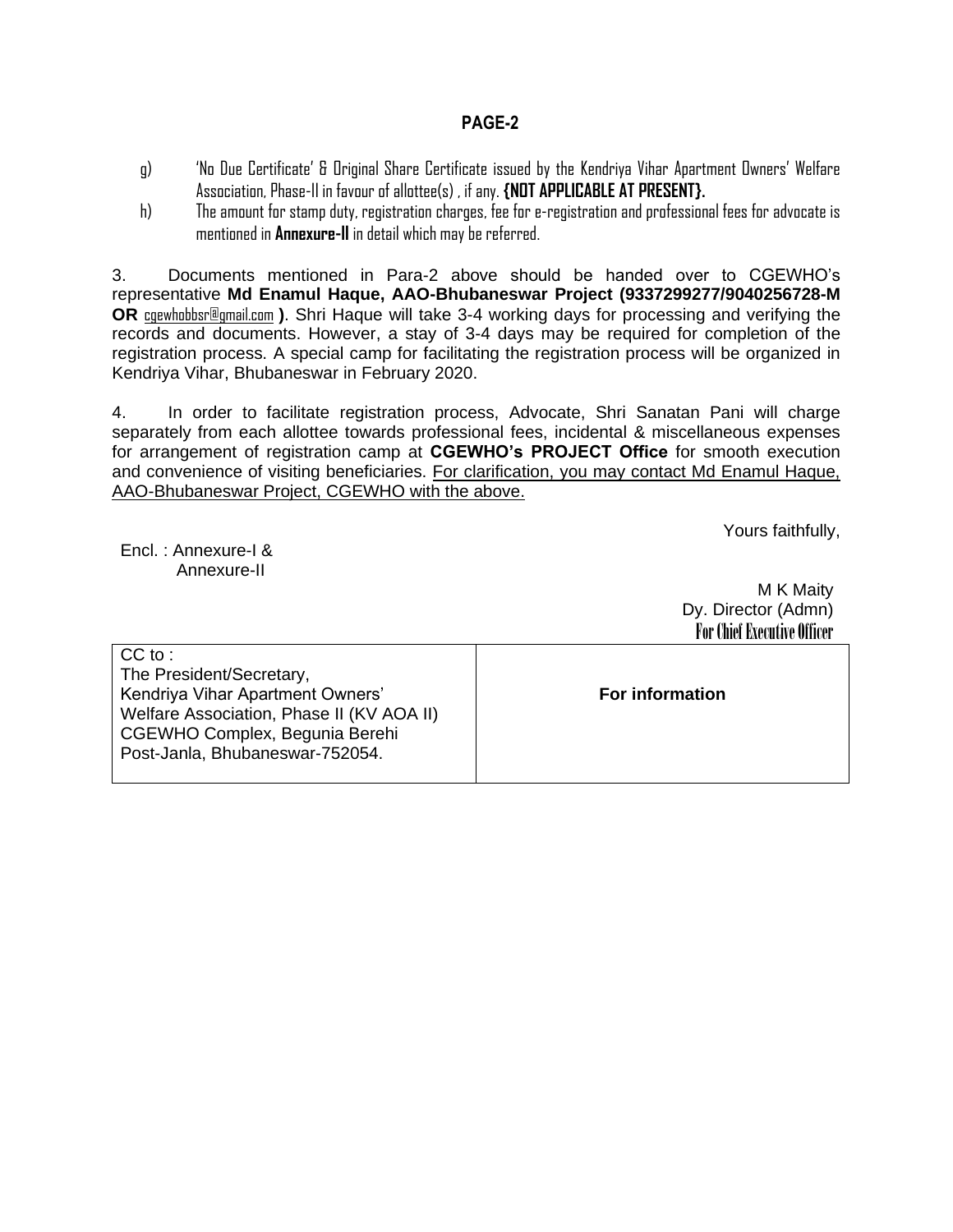**Annexure-I**

### **REQUEST & UNDERTAKING FOR REGISTRATION (To be submitted by the allotee to Project Manager, Bhubaneswar-II)**

**To, Chief Executive Officer Central Government Employees Welfare Housing Organisation Janpath Bhawan, 6th Floor, `A' Wing, Janpath New Delhi-110001**

## Subject : **Registration of Dwelling Unit \_\_\_\_\_\_\_\_\_\_\_\_& Car Parking \_\_\_\_\_\_\_\_\_ under Bhubaneswar-II Housing Scheme.**

Sir,

| <u>I, en antico de la componenta de la componenta de la componenta de la componenta de la componenta de la compo</u> |  |  |  |  | had been allotted FLAT NO. _________ in BLOCK |  |  |  |  |  |  |
|----------------------------------------------------------------------------------------------------------------------|--|--|--|--|-----------------------------------------------|--|--|--|--|--|--|
| at FLOOR_________ with a CAR PARKING ________ situated at Begnia Barehi,                                             |  |  |  |  |                                               |  |  |  |  |  |  |
| Bhubaneswar Project pursuant to allotment-cum-letter no. [to be filled in by the                                     |  |  |  |  |                                               |  |  |  |  |  |  |
| beneficiary] under the Housing Scheme of CGEWHO's Bhubaneswar (Phase-II) Project. After                              |  |  |  |  |                                               |  |  |  |  |  |  |
| payment of the entire sale consideration of Rs. _________________________________ [to be filled in by the            |  |  |  |  |                                               |  |  |  |  |  |  |
|                                                                                                                      |  |  |  |  |                                               |  |  |  |  |  |  |
| been in possession of the said flat since the said date.                                                             |  |  |  |  |                                               |  |  |  |  |  |  |

2. I understand that the cost by CGEWHO is tentative and accordingly. I undertake to pay or receive the difference, if any, on completion of the final costing by CGEWHO.

3. I state that I have no dispute, pending, present or future with respect to the sale consideration, charges towards parking paid/payable towards the said flat, in relation to the allotment of the flat in any manner whatsoever where I have been living peacefully without any complaints. Accordingly, I have no claim with respect to the allotment of the said flat including but not limited to its sale consideration, the car parking slot nor have any intention to institute any future claim in this regard irrespective and regardless of outcome of any such cases instituted, pending or disposed by any court of law filed by any other allottee. I have made the statement with free will and without any undue pressure. My latest details are as under :

| TELEPHONE NO.<br>EMAIL<br><u> 1980 - Jan Barat, margaret amerikan basar dan berasal dari berasal dalam basa dan berasal dan berasal dalam </u> | <b>MOBILE</b> |  |
|------------------------------------------------------------------------------------------------------------------------------------------------|---------------|--|

**Contd to Page-2**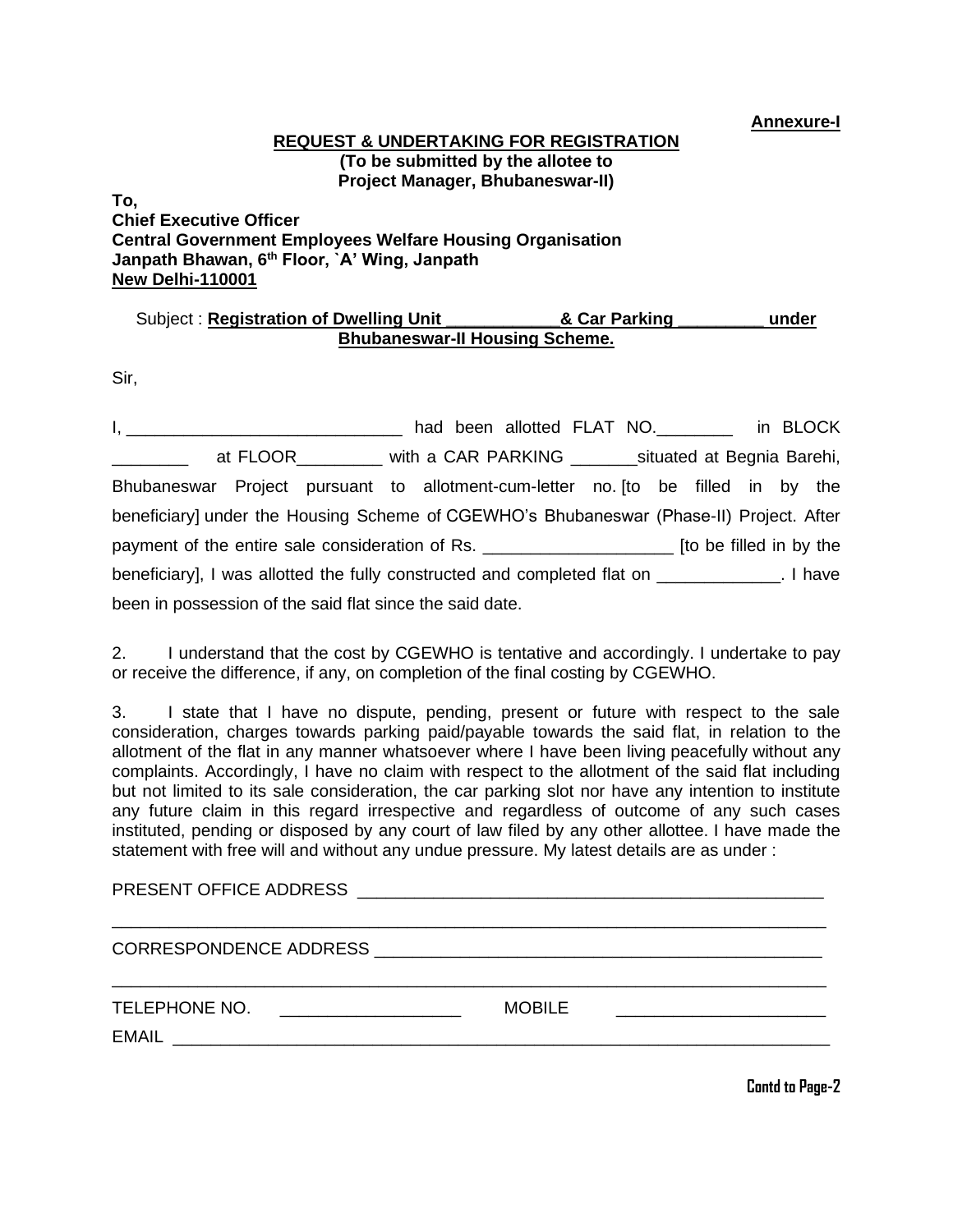#### **Page-2**

| 4. | I also inform you that I have raised the following loans to finance the said dwelling unit: |  |  |  |  |
|----|---------------------------------------------------------------------------------------------|--|--|--|--|
|    |                                                                                             |  |  |  |  |

| <b>PARTICULARS</b>                  | LOAN A/C NO | <b>AMOUNT</b> |  |  |  |  |
|-------------------------------------|-------------|---------------|--|--|--|--|
| House Building Advance              |             |               |  |  |  |  |
| Loans from Banks                    |             |               |  |  |  |  |
| (Name of the Bank)                  |             |               |  |  |  |  |
| financial<br>other<br>Loans<br>from |             |               |  |  |  |  |
| institution                         |             |               |  |  |  |  |
| (State the name of the institution) |             |               |  |  |  |  |

4(a). I have checked the present address of the Bank/Financial Institution and request that the original title deeds of the property may please be sent to (Head of the Financial institution) at the following address under intimation to me.

\_\_\_\_\_\_\_\_\_\_\_\_\_\_\_\_\_\_\_\_\_\_\_\_\_\_\_\_\_\_\_\_\_\_\_\_\_\_\_\_\_\_\_\_\_\_\_\_\_\_\_\_\_\_\_\_\_\_\_\_\_\_\_\_\_\_\_\_\_\_\_\_\_\_\_\_ \_\_\_\_\_\_\_\_\_\_\_\_\_\_\_\_\_\_\_\_\_\_\_\_\_\_\_\_\_\_\_\_\_\_\_\_\_\_\_\_\_\_\_\_\_\_\_\_\_\_\_\_\_\_\_\_\_\_\_\_\_\_\_\_\_\_\_\_\_\_\_\_\_\_\_\_ \_\_\_\_\_\_\_\_\_\_\_\_\_\_\_\_\_\_\_\_\_\_\_\_\_\_\_\_\_\_\_\_\_\_\_\_\_\_\_\_\_\_\_\_\_\_\_\_\_\_\_\_\_\_\_\_\_\_\_\_\_\_\_\_\_\_\_\_\_\_\_\_\_\_\_\_

# \_\_\_\_\_\_\_\_\_\_\_\_\_\_\_\_\_\_\_\_\_\_\_\_\_\_\_\_\_\_\_\_\_\_\_\_\_\_\_\_\_\_\_\_\_\_\_\_\_\_\_\_\_\_\_\_\_\_\_\_\_\_\_\_\_\_\_\_\_\_\_\_\_\_\_\_ **OR**

(b) The loan availed by me mentioned above has already been repaid to the above mentioned institutions. No Dues Certificate No. \_\_\_\_\_\_\_\_\_\_\_\_\_\_Dated\_\_\_\_\_\_\_\_\_\_\_\_\_ from all the institutions is attached.

**OR**

( c) I did not avail any loan to finance this flat either from my Department or from any other Financial Institution.

Yours faithfully,

Signature of the beneficiary : \_\_\_\_\_\_\_\_\_\_\_\_\_\_\_\_\_\_

Date :\_\_\_\_\_\_\_\_\_\_\_\_\_\_\_ Name of the Beneficiary : \_\_\_\_\_\_\_\_\_\_\_\_\_\_\_\_\_\_\_\_\_